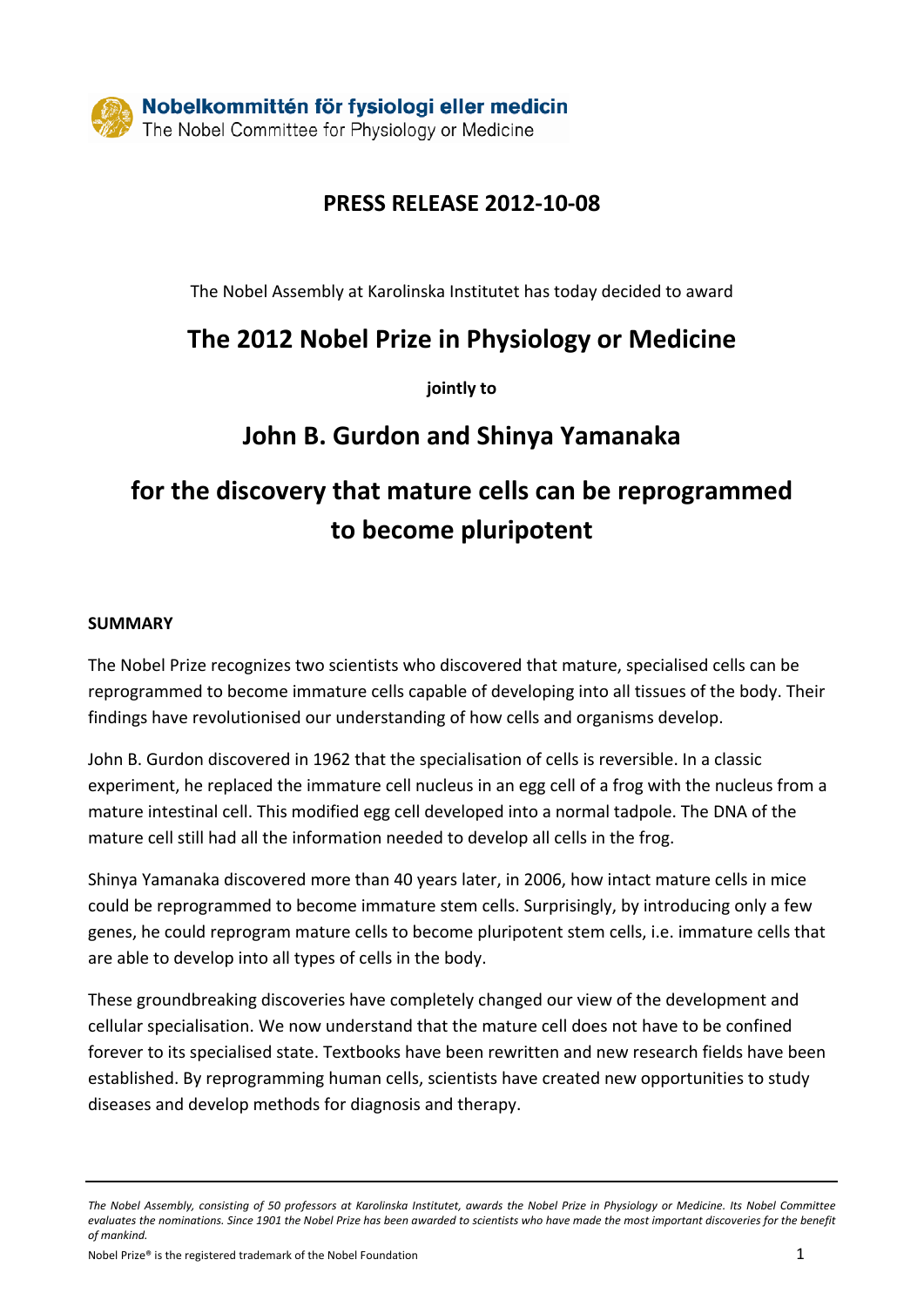#### **Life – a journey towards increasing specialisation**

All of us developed from fertilized egg cells. During the first days after conception, the embryo consists of immature cells, each of which is capable of developing into all the cell types that form the adult organism. Such cells are called pluripotent stem cells. With further development of the embryo, these cells give rise to nerve cells, muscle cells, liver cells and all other cell types - each of them specialised to carry out a specific task in the adult body. This journey from immature to specialised cell was previously considered to be unidirectional. It was thought that the cell changes in such a way during maturation that it would no longer be possible for it to return to an immature, pluripotent stage.

#### **Frogs jump backwards in development**

John B. Gurdon challenged the dogma that the specialised cell is irreversibly committed to its fate. He hypothesised that its genome might still contain all the information needed to drive its development into all the different cell types of an organism. In 1962, he tested this hypothesis by replacing the cell nucleus of a frog´s egg cell with a nucleus from a mature, specialised cell derived from the intestine of a tadpole. The egg developed into a fully functional, cloned tadpole and subsequent repeats of the experiment yielded adult frogs. The nucleus of the mature cell had not lost its capacity to drive development to a fully functional organism.

Gurdon´s landmark discovery was initially met with scepticism but became accepted when it had been confirmed by other scientists. It initiated intense research and the technique was further developed, leading eventually to the cloning of mammals. Gurdon´s research taught us that the nucleus of a mature, specialized cell can be returned to an immature, pluripotent state. But his experiment involved the removal of cell nuclei with pipettes followed by their introduction into other cells. Would it ever be possible to turn an intact cell back into a pluripotent stem cell?

#### **A roundtrip journey – mature cells return to a stem cell state**

Shinya Yamanaka was able to answer this question in a scientific breakthrough more than 40 years after Gurdon´s discovery. His research concerned embryonal stem cells, i.e. pluripotent stem cells that are isolated from the embryo and cultured in the laboratory. Such stem cells were initially isolated from mice by Martin Evans (Nobel Prize 2007) and Yamanaka tried to find the genes that kept them immature. When several of these genes had been identified, he tested whether any of them could reprogram mature cells to become pluripotent stem cells.

Yamanaka and his co-workers introduced these genes, in different combinations, into mature cells from connective tissue, fibroblasts, and examined the results under the microscope. They finally found a combination that worked, and the recipe was surprisingly simple. By introducing four genes together, they could reprogram their fibroblasts into immature stem cells!

The resulting induced pluripotent stem cells (iPS cells) could develop into mature cell types such as fibroblasts, nerve cells and gut cells. The discovery that intact, mature cells could be reprogrammed into pluripotent stem cells was published in 2006 and was immediately considered a major breakthrough.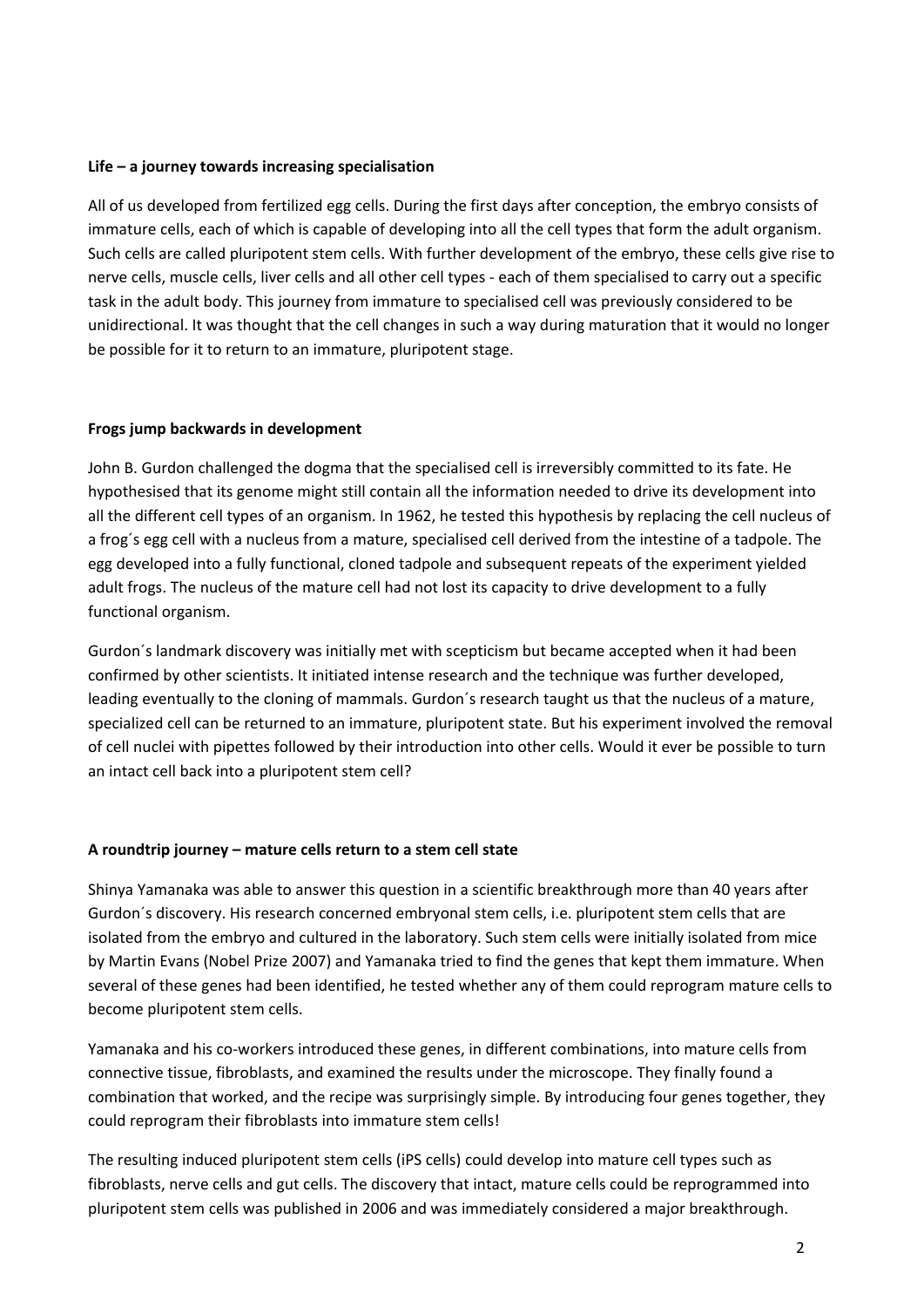#### **From surprising discovery to medical use**

The discoveries of Gurdon and Yamanaka have shown that specialised cells can turn back the developmental clock under certain circumstances. Although their genome undergoes modifications during development, these modifications are not irreversible. We have obtained a new view of the development of cells and organisms.

Research during recent years has shown that iPS cells can give rise to all the different cell types of the body. These discoveries have also provided new tools for scientists around the world and led to remarkable progress in many areas of medicine. iPS cells can also be prepared from human cells.

For instance, skin cells can be obtained from patients with various diseases, reprogrammed, and examined in the laboratory to determine how they differ from cells of healthy individuals. Such cells constitute invaluable tools for understanding disease mechanisms and so provide new opportunities to develop medical therapies.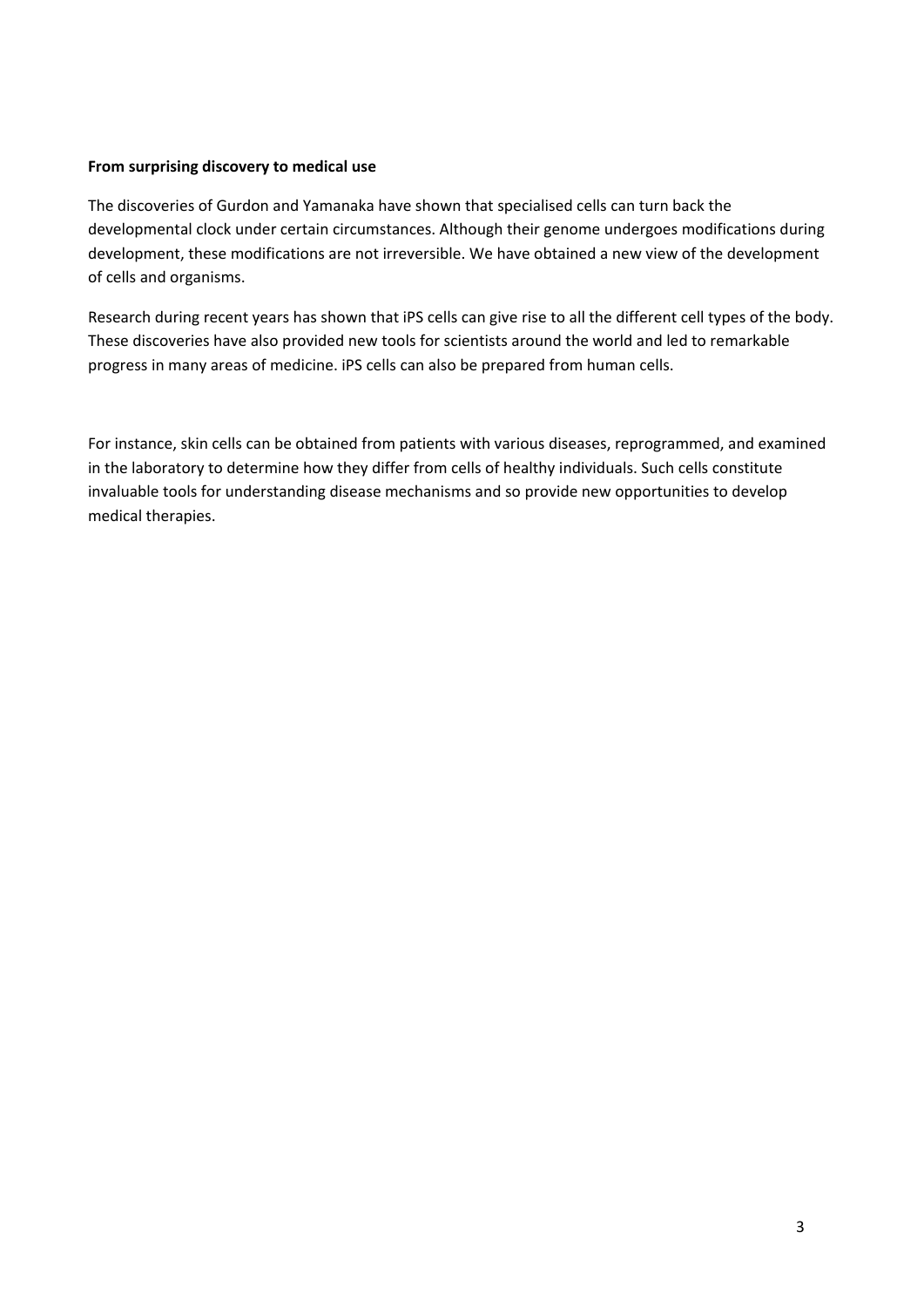**Sir John B. Gurdon** was born in 1933 in Dippenhall, UK. He received his Doctorate from the University of Oxford in 1960 and was a postdoctoral fellow at California Institute of Technology. He joined Cambridge University, UK, in 1972 and has served as Professor of Cell Biology and Master of Magdalene College. Gurdon is currently at the Gurdon Institute in Cambridge.

**Shinya Yamanaka** was born in Osaka, Japan in 1962. He obtained his MD in 1987 at Kobe University and trained as an orthopaedic surgeon before switching to basic research. Yamanaka received his PhD at Osaka City University in 1993, after which he worked at the Gladstone Institutes in San Francisco, USA and Nara Institute of Science and Technology in Japan. Yamanaka is currently Professor at Kyoto University, where he directs its Center for iPS Research and Application. He is also a senior investigator at the Gladstone Institutes.

#### **Key publications:**

Gurdon, J.B. (1962). The developmental capacity of nuclei taken from intestinal epithelium cells of feeding tadpoles. Journal of Embryology and Experimental Morphology 10:622-640.

\_\_\_\_\_\_\_\_\_\_\_\_\_\_\_\_\_\_\_\_\_\_\_\_\_\_\_\_\_\_\_\_\_\_\_\_\_\_\_\_\_\_\_\_\_\_\_\_\_\_\_\_\_\_\_\_\_\_\_\_\_\_\_\_\_\_\_\_\_\_\_\_\_\_\_\_\_\_\_\_\_\_\_\_\_\_\_

Takahashi, K., Yamanaka, S. (2006). Induction of pluripotent stem cells from mouse embryonic and adult fibroblast cultures by defined factors. Cell 126:663-676.